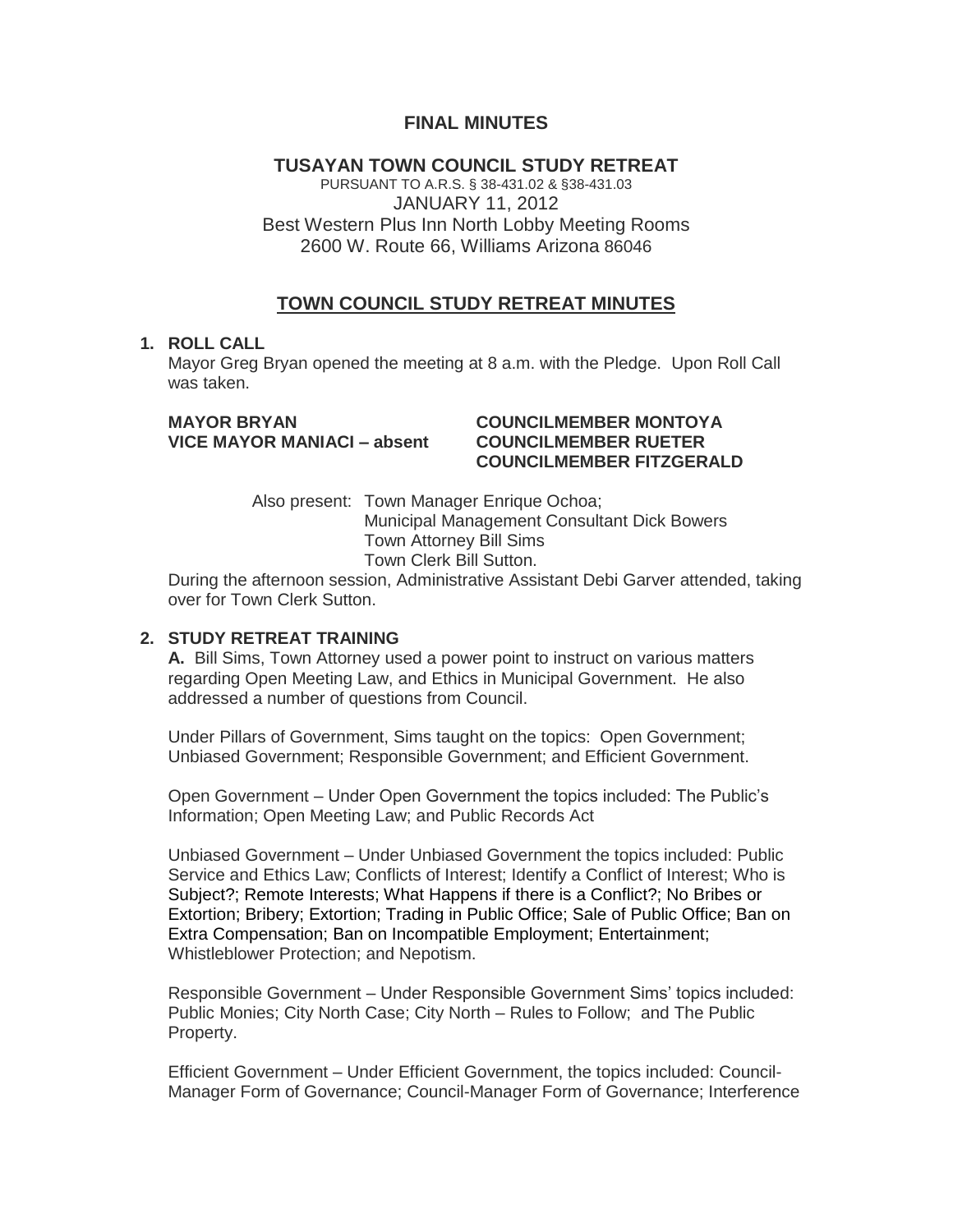in Administrative Service; Why Preserve Council-Manager Form of Government; Try to Avoid Extremes; and Lessons Learned.

In Closing session one on Ethics in Government, Sims complimented the Council by saying, "People around the state notice what you're doing, and marvel at what you're doing. To do what you are doing is phenomenal. You have a great future ahead of you.

During part two of Sims' presentation, he taught on Open Meeting Law. He taught on topics including: Open Government; What is a Public Body; Advisory Committee; Exceptions; What is a Meeting?; Attending by Phone; Splintering the Quorum; Email Communications; Staff Emails; AG Opinion Regarding Commications to the Press; Public Actions; What is a Legal Action; Requirements for a Legal Meeting; Notice; Agendas; Meeting Pitfalls; E-Sessions; Who May Attend E-Sessions; Personnel Matters; Executive Session Purposes; Executive Session Pitfalls; Complaints and Violations; What is OMLET?; Failure to Comply with AG; and Consequences of Violations.

Sims also taught on posting of Resolutions and Ordinances and requirements.

**B. Richard "Dick" Bowers, Municipal Management Consultant, taught on the following issues.** 

- **A. Overview of Municipal Functions and Organizational Structure**
- **B. Challenges in New Municipalities**
- **C. Goal Identification – as identified by Council members**
	- **a. Short Term**
		- i. Office setup
		- ii. Polices & Procedures & Codes
		- iii. Zoning Codes
		- iv. Budget & process
		- v. Transfer from County existing CUPs
		- vi. Board of Adjustment or Hearing Officer
	- **b. Long Term**
		- i. Communication to Community
		- ii. Water
		- iii. Housing Authority
		- iv. WiFi
		- v. Court System and Town Marshall
- **D. Priority Establishment Process**
- **E. Strategic Plan Development**
- **F. High Performance and Change Management**

### *Note: Mr. Bowers will provide a full report back to Council with information from his portion of the retreat.*

Mr. Bowers taught on long term goals and short term goals and the differences. He gave examples of the differences between political and administrative functions. He also taught on the following topics: Beware of Shadow Governments; Strategic Direction Cascades; Ethics and Values; Shared Values of Administrative and Political Functions; The Pygmalion Effect; Simpler the Better; Discuss the Undiscussible; and Shared Goals.